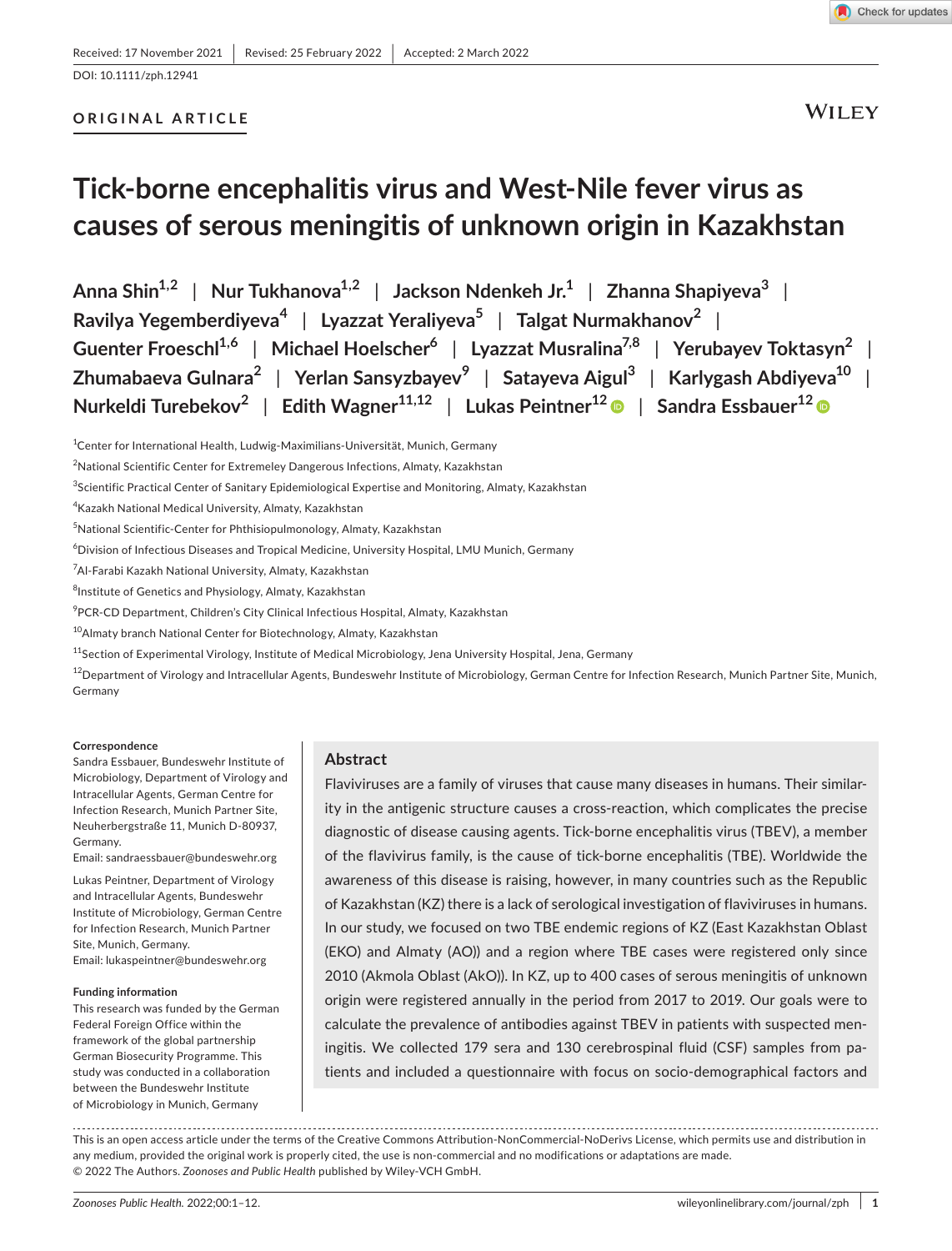and the National Scientific Center for Highly Dangerous Infections in Almaty, Kazakhstan.

observed tick bites. The human samples were tested with TBEV and West-Nile fever virus (WNFV) IgM and IgG ELISA, by immunofluorescence assay using a flavivirus biochip, and TBEV-specific real-time RT-PCR. We found TBEV and WNFV antibodies in 31 samples by serological and molecular techniques. Seven serum samples out of 31 showed TBEV-specific antibodies, and three serum pairs had WNFV antibodies. Correlating the serological results with the information gained from the questionnaires it becomes apparent that the number of tick bites is a significant factor for a TBEV infection. This result has an impact on diagnostic in KZ and physicians should be aware that both flaviviruses play a role for serous meningitis of unknown origin in KZ.

#### **KEYWORDS**

encephalitis, Republic of Kazakhstan, serology, serous meningitis of unknown origin, tickborne encephalitis virus, West-Nile fever virus

# **1**  | **INTRODUCTION**

The virus family Flaviviridae comprises about 50 serologically related viruses (Simmonds et al., 2017). This family is globally prevalent and is subject to geographical dispersion by migration of birds, transportation of livestock or mobility in travellers. Human infections with different species of Flaviviridae are often difficult to differentially diagnose by treating practitioners, since their antigenic similarity across species leads to cross reactions in commercially available assays with an increased likelihood of false-positive test results (Rathore & St. John, 2020).

Tick-borne encephalitis virus (TBEV) is one member of the genus *flavivirus* within the family of Flaviviridae. It is a small enveloped virion with a single-stranded positive RNA of about 11 kb length. Five subtypes of TBEV are currently known, the European, the Far-Eastern, the Siberian, the Baikalian and the Himalayan subtype (Dai et al., 2018; Kovalev & Mukhacheva, 2017).

TBEV is the cause of tick-borne encephalitis (TBE), a potentially fatal central nervous system (CNS) infection in humans (Monath, 1990). TBE is endemic in many countries in Europe and Asia and up to 3,000 cases of TBE are annually registered in Europe and up to 10,000 cases in Russia (Süss, 2011). TBEV can either be predominantly transmitted by tick bites from *Ixodes* spp. or *Dermacentor* spp. (Süss, 2011) or more seldom by the consumption of raw milk products (Cisak et al., 2010). About one third of infected and symptomatic patients develop the clinical manifestation of tick-borne encephalitis (Kaiser, 2008) that appears usually in a biphasic presentation. In the first viraemia phase the patient develops nonspecific flu-like symptoms. Only in this phase virus RNA can be detected (Veje et al., 2018). The second phase is characterized by involvement of the CNS with development of potential severe meningitis and meningoencephalitis (Lindquist & Vapalahti, 2008). During this phase the immune system creates first specific IgM and later IgG antibodies against TBEV. The severity of TBE varies from mild to severe with fatal outcomes depending amongst other

#### **Impacts**

- Serous meningitis of unknown aetiology is a common symptom among hospitalized patients in Kazakhstan.
- Tick-borne encephalitis virus (TBEV) is a causative agent for many meningitis and meningoencephalitis cases in known TBEV endemic regions and in previously nonendemic regions of Kazakhstan.
- Beside TBEV antibodies also other flavivirus antibodies such as those against West-Nile fever virus (WNFV) were identified in Kazakhstan.

reasons on age and viral subtype (Kaiser, 2008). The mortality rate in different regions ranges from 1% to 20% depending on the TBEV subtype present in the region (Barrett et al., 2008). TBE may also develop into a long-term sequela (Veje et al., 2016) that include residual neuropsychological symptoms, headache, ataxia, paresis and muscle atrophy (Karelis et al., 2012).

West-Nile fever virus (WNFV) is another member of the Flaviviridae family and is the causative agent of West-Nile fever that can develop encephalitis. The main vector of WNFV are mosquitoes, but transmissions by blood transfusion, organ transplantation and laboratory incidents are also possible. The clinical presentation of WNF resembles that of TBE with the first phase of unspecific symptoms such as fever and myalgia and the development of encephalitis in a second phase with a potentially fatal outcome (Colpitts et al., 2012).

The Republic of Kazakhstan (KZ) is located in Central Asia with a diverse geography and climate (Peintner et al., 2021). KZ is subdivided into 14 administrative regions called oblasts and three major cities. In the North it is bordering to the Russian region of Western Siberia that is endemic for TBE (Figure 1a). The total population of KZ is 18.8 million, with 42.3% living in rural areas. Tick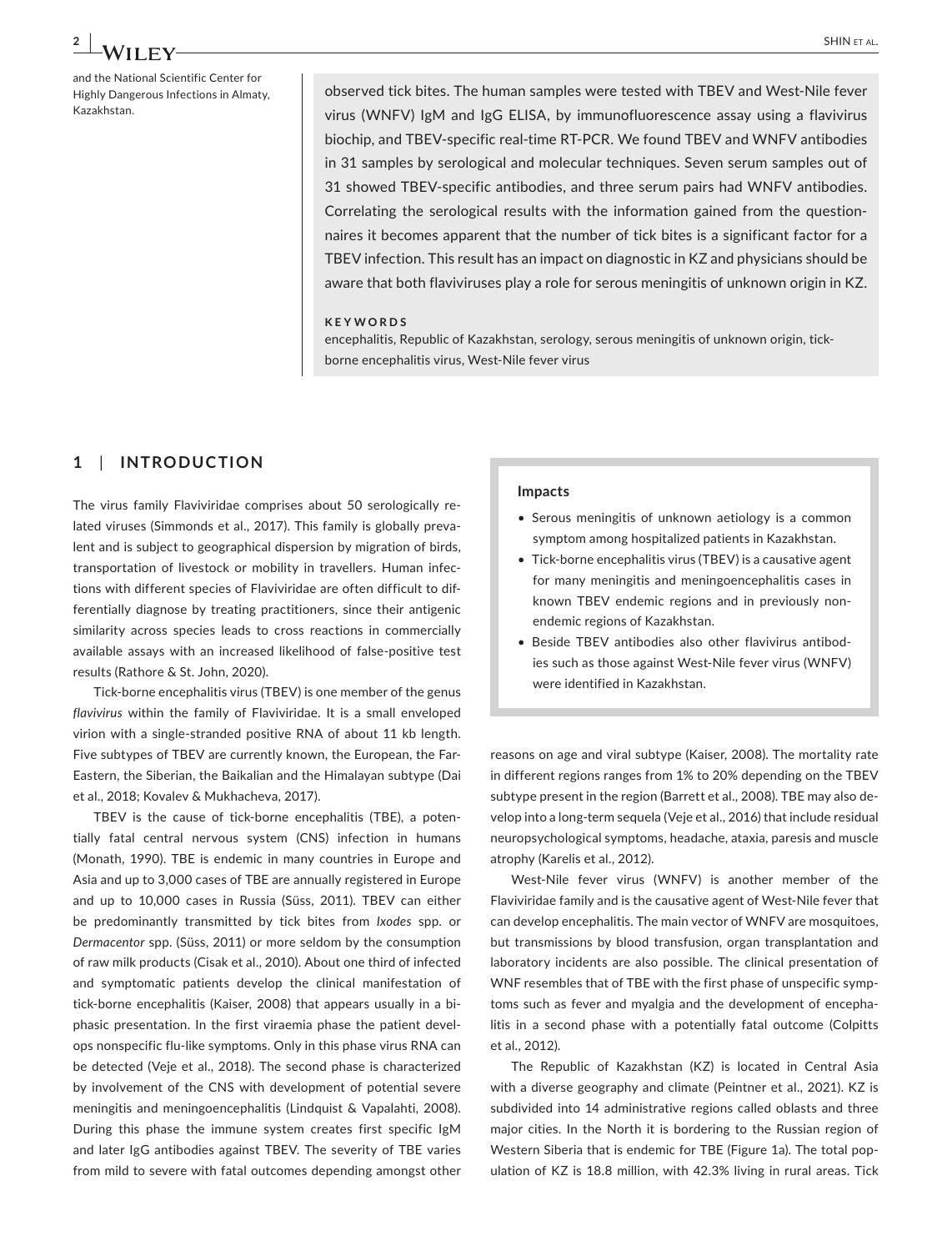bites are frequent in the rural Kazakhstan population. However, in a period of ten years (2011–2020) only 363 TBE cases were registered in KZ (Table 1, Figure 1b) (NCPHC, 2011). Officially there are three TBE endemic regions in KZ namely Almaty Oblast (AO), East Kazakhstan Oblast (EKO) and Akmola Oblast (AkO). Moreover, in a recent study we could show that TBEV detected in collected ticks in Almaty Oblast, a region south-east of Kazakhstan, belong to the Siberian subtype (Abdiyeva, 2020). The first confirmed TBE cases in AkO were reported in 2010, leading to the declaration of AkO as an endemic region only in 2018. There were so far no reported TBE cases in the northern parts of KZ since initial studies in 1964 (Kereyev, 1965).

The reasons for the scarcity in epidemiological data on TBE in KZ is manifold and comprise unspecific symptomatology, lacking awareness in physicians and non-availability of testing capacity. According to the National Centre of Public Health Care of the Ministry of Health of the Republic of Kazakhstan (NCPHC, 2011) up to 400 cases of serous meningitis with unknown origin were registered annually in the time period 2017–2019, of which a part may be presumed to be unrecognized TBE cases (NCPHC, 2011).

This study was thus implemented with the aim to assess the role played by TBEV in cases of meningitis of unknown origin in Kazakhstan regions of EKO, AkO and Almaty city. Furthermore, we aimed to describe the socio-demographical and medical characteristics of the patients from whom samples were collected.

# **2**  | **MATERIALS AND METHODS**

#### **2.1**  | **Study setting and sample collection**

This study was set up as a cross-sectional study involving individuals with a clinical suspicion of meningitis. The investigations were performed in eight hospitals of three regions, in East Kazakhstan, Akmola and Almaty city from April to October (TBE endemic seasons) in the years 2018 and 2019. The study was conducted upon ethical approval of the Kazakh National Medical University (opinion number # 565) and the Ludwig-Maximilians-Universität (opinion number #19-373) ethics committees. A suspected case of meningitis/meningoencephalitis was defined as any patient with fever and the presence of persistent headache and/or meningeal signs. Additional inclusion criteria were headache and/or nausea, vomiting and unconsciousness, while exclusion criteria were age below 18 years and mental conditions such as psychosis or uncontrolled depression. All participants were required to sign an informed consent. Upon inclusion participants were administered a questionnaire and then paired serum samples at the date of hospital admission and two weeks later and cerebrospinal fluid (CSF) were collected. Serum samples and CSF were stored at −20°C until further analysis. Only patients where the two sera were available were included in the study. The absence of CSF or an incomplete questionnaire was not considered an exclusion criteria.

# **2.2**  | **Questionnaire**

The paper based self-administered questionnaire, upon participant request supported by hospital personnel, was covering data on socio-demographical characteristics, living and housing, travelling history, contact to livestock, vector habitat factor, observations of tick bites, clinical symptoms and vaccination status. The data was collected on paper forms and then entered into a Stata-based database for further analysis (StataCorp, LLC, Texas, USA).

# **2.3**  | **ELISA analysis**

Serum samples were analysed for TBEV-specific IgG and IgM using a commercial ELISA kit as described by the manufacturer's instructions (Anti-TBEV IgG/M ELISA; Euroimmun, Luebeck, Germany).



**FIGURE 1** Overview on the situation of flavivirus infections in the Republic of Kazakhstan. (a) All patient samples were collected in three oblasts of the Republic of Kazakhstan, a country located in Central Asia (small map). The three oblasts were Akmola Oblast (AkO), Eastern Kazakhstan (EKO) and Almaty Oblast (AO). Size marker = 500 km. (b) Total published numbers of reported cases of serous meningitis in Kazakhstan in the years from 2017 to 2019. Many cases of serous meningitis have an unknown origin (white bar). A tick-borne encephalitis virus infection induced meningitis is also frequently diagnosed (black bar)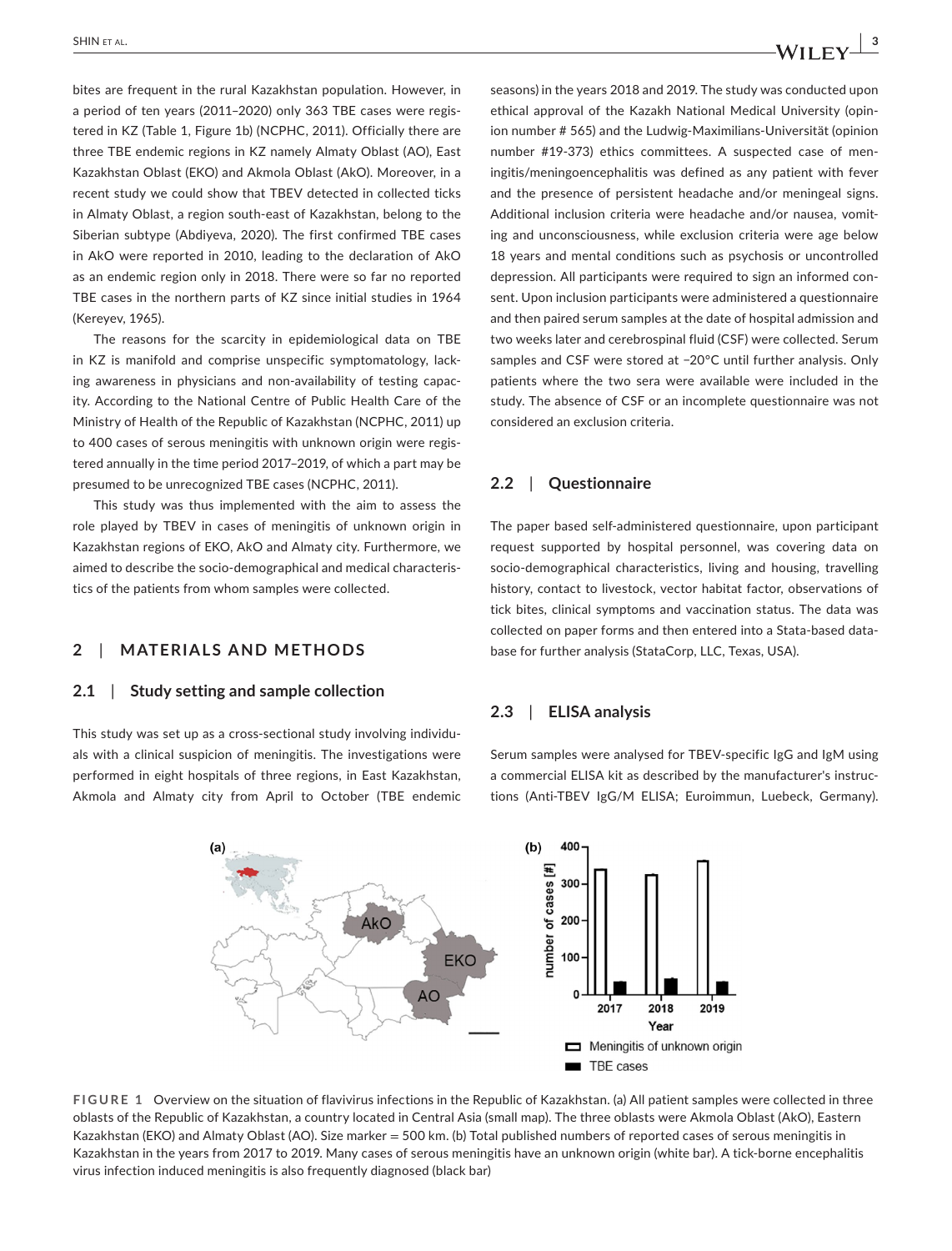**TABLE 1** Tick-borne encephalitis cases in KAZ 2011–2020 (Modified from NCPHC. 2011–2020: Annual report about separate infectious and parasite diseases of the population of the Republic of Kazakhstan)

|                                   |                | Tick-borne encephalitis cases per year |                     |                |                |                |                |                |                |                |              |
|-----------------------------------|----------------|----------------------------------------|---------------------|----------------|----------------|----------------|----------------|----------------|----------------|----------------|--------------|
| <b>Administrative territories</b> | 2011           | 2012                                   | 2013                | 2014           | 2015           | 2016           | 2017           | 2018           | 2019           | 2020           | <b>Total</b> |
| Akmola oblast                     | 3              | 3                                      | $\mathsf{O}\xspace$ | $\overline{4}$ | 6              | $\overline{2}$ | 8              | 3              | 3              | 6              | 38           |
| Almaty oblast                     | 6              | 5                                      | 6                   | 8              | 10             | 12             | $\overline{4}$ | 11             | 7              | $\mathbf{1}$   | 70           |
| East Kazakhstan oblast            | 20             | 13                                     | 13                  | 5              | 15             | 21             | 17             | 22             | 15             | 21             | 162          |
| South Kazakhstan oblast           | 1 <sup>a</sup> | $\Omega$                               | $\mathbf{O}$        | $\Omega$       | $\mathbf{O}$   | $\Omega$       | $\Omega$       | $\Omega$       | $\Omega$       | $\mathbf 0$    | $\mathbf{1}$ |
| Almaty city                       | 10             | 12                                     | 8                   | 11             | 6              | 12             | 6              | 5              | 5              | $\mathbf 0$    | 75           |
| Nur-Sultan city                   | $\Omega$       | $\Omega$                               | $\mathbf{O}$        | $\Omega$       | $\Omega$       | $\Omega$       | $\Omega$       | $\Omega$       | $\mathbf{1}$   | $\Omega$       | $\mathbf{1}$ |
| Zhambyl oblast                    | 0              | $\mathsf{O}$                           | $\mathbf 0$         | $\Omega$       | 1 <sup>a</sup> | $\Omega$       | $\Omega$       | $\Omega$       | $\mathbf 0$    | $\mathbf 0$    | $\mathbf{1}$ |
| Kostanay oblast                   | $\mathbf{O}$   | $\mathbf{O}$                           | $\mathbf{O}$        | $\mathbf{O}$   | 2 <sup>a</sup> | $\Omega$       | $\Omega$       | 1 <sup>a</sup> | $\Omega$       | $\mathbf{O}$   | 3            |
| Pavlodar oblast                   | $\mathbf 0$    | $\Omega$                               | $\mathbf 0$         | $\Omega$       | $\mathbf 0$    | 1 <sup>a</sup> | $\Omega$       | $\Omega$       | $\Omega$       | $\mathbf 0$    | $\mathbf{1}$ |
| North Kazakhstan oblast           | $\mathbf{O}$   | $\Omega$                               | $\mathbf{O}$        | $\Omega$       | $\overline{O}$ | $\Omega$       | $\Omega$       | 3              | $\overline{4}$ | $\overline{4}$ | 11           |
| Total                             | 40             | 33                                     | 27                  | 28             | 40             | 48             | 35             | 45             | 35             | 32             | 363          |

almported cases of TBE from other oblasts\countries.

Test results were expressed in relative units per millilitre (RU/ml). A semi-quantitative method for IgG was used with a calibrator value of 2 (corresponding to 20 RU/ml) following the recommendations for calculating the ratio as the optical density of the positive control divided by the optical density of the calibrator value 2. Ratio results below 0.8 were interpreted as negative, from 0.8 to 1.1 as indeterminate and above 1.1 counted as positive.

The investigation of Anti-TBEV IgM (Anti-TBEV IgM ELISA; Euroimmun, Luebeck, Germany) by ELISA was performed similarly as stated above using a semi-quantitative method with a standard calibrator and the same calculation procedure according to the manufacturer's instructions.

The paired first and second serum samples were analysed for anti-TBEV IgG starting from the second serum. If the sample was positive then the first serum was analysed. Only when both sera were tested positive a titration was performed. If there was at least a fourfold increase of titres between first and second serum, an acute infection was assumed. All first and second sera were screened for Anti-TBEV IgM. Samples positive for IgM and IgG in ELISAs were investigated further as described below in an Immunofluorescence assay (IIFA).

To screen for WNFV an Anti-WNFV IgM ELISA was performed with an assay by a different manufacturer (VectoBest, Novosibirsk, Russia) according to the manufacturer's instructions. The Anti-WNFV IgG investigation (Anti-WNF IgG ELISA; Euroimmun, Luebeck, Germany) was performed similar to the anti-TBEV IgG screen. The first and second sera were probed for anti-WNFV IgM and IgG with a subsequent titration step as it was described above with TBEV. The WNFV positive samples were used for further testing in the IIFA.

Furthermore, the first sera positive for TBEV and WNFV antibodies were further checked for anti-Cytomegalovirus (CMV) and anti-Epstein-Barr virus (EBV) IgM with ELISA (Euroimmun, Luebeck, Germany) according the kit instructions to exclude false-positive results.

## **2.4**  | **Immunofluorescence assay**

All sera reacting TBEV positive in ELISA were additionally probed using an immunofluorescence assay (IIFA) (Euroimmun, Luebeck, Germany) with a better specificity profile as compared to the ELISA assays, to exclude potential cross-reactivity with antibodies produced by patient's exposure to other flaviviruses. Herein sample dilutions of sera were 1:10, 1:100 and incubated with the EU 14 cells covered slides following the instructions by the manufacturer. The titre is defined as the sample dilution factor for which specific fluorescence is visible. Samples were checked for IgM and IgG with four flaviviruses TBEV, WNFV, YFV (Yellow Fever virus) and JEV (Japanese encephalitis virus). The biochip analysis was performed on a MicroOptix MX 300 fluorescence microscope using 40x magnification.

In this study a TBEV/WNFV infection was counted when in the respective ELISA screenings at least one of the paired sera was positive for IgM or IgG and as well a positive reaction for IgM/IgG antibodies in the IIFA screen.

## **2.5**  | **Nuclear amplification technique**

The nuclear amplification analysis was set up as a three-step procedure. Viral RNA extraction from all samples of CSF and first serum was carried out with the QiAmp Viral RNA Mini Kit (Qiagen, Hilden, Germany). In a first step, RNA extracted from serum and CSF were tested by real-time RT-PCR on a Rotor-Gene Q device (Schwaiger, 2003) with the QIAGEN QuantiTect Virus Kit for TBEV and Omsk haemorrhagic fever virus (OHFV) (Růžek, 2010). The samples tested positive in the first step were analysed in a second step by conventional RT-PCR, where the TBEV target was the Egene (1687bp) (Forward primers: RSSE 947A+RSSE 947B: 5'-TCC TCT GCC TGG CTC CGG TTT ATG-3 + 5'-TCT TGT GCC TGG CTC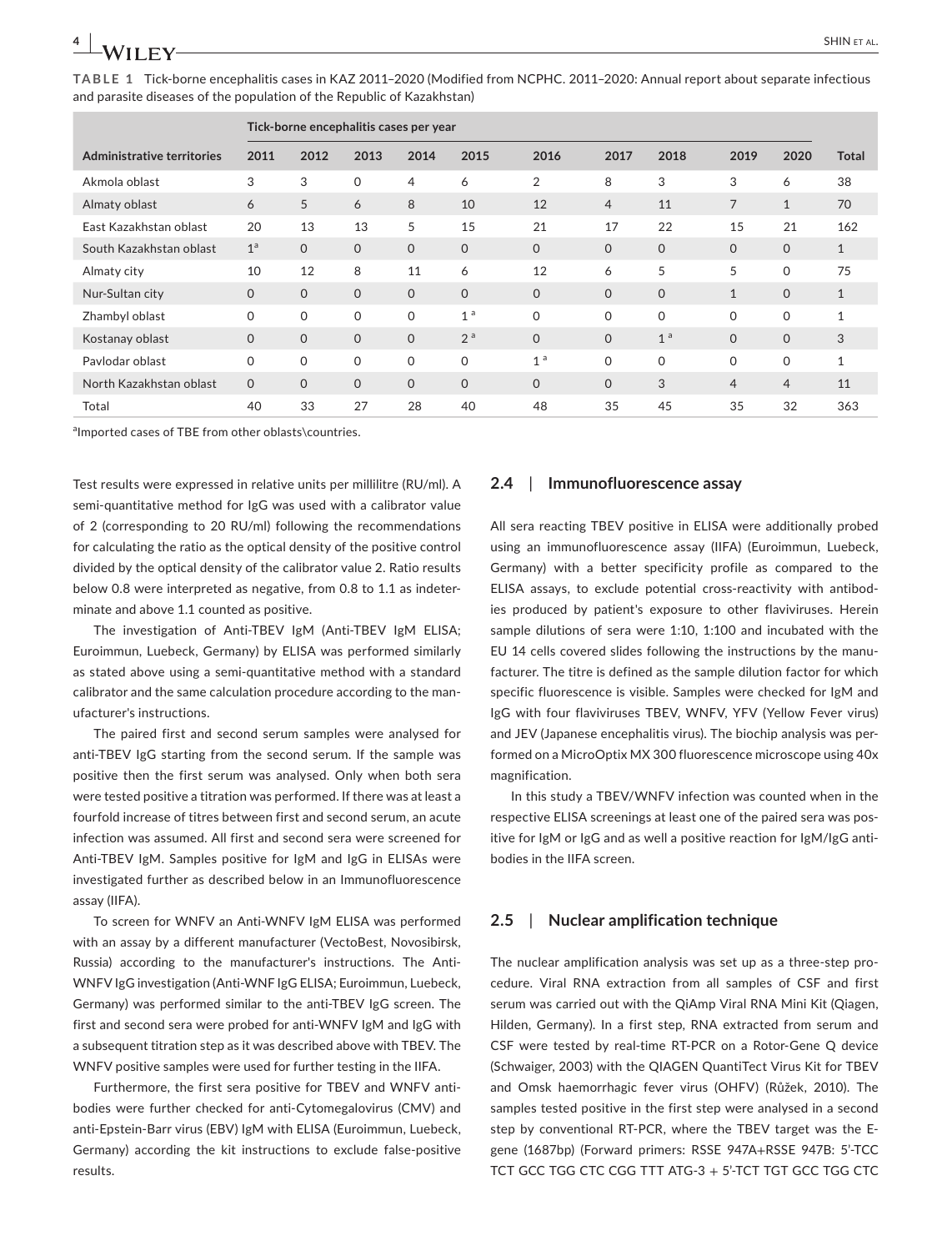CGG TTT ATG-3' and the reverse primer RSSEc2579: 5'-CCT GGC GTT TCT GGG TAG TAT G-3'). Amplification was performed in 45 cycles with an annealing temperature of 52°C, using the Invitrogen™ SuperScript™ III One-Step RT-PCR System and PCR products were visualized on a 1.5% agarose gel.

In a third step, those samples that revealed positive results in both the first and second step were to be sequenced by the Sanger method with the ABI Prism Big Dye Terminator V3.1 Cycle Sequencing Kit and 3500xl Genetic Analyser machine, using the initial primers of the RT-PCR amplification.

## **2.6**  | **Hospital in-house analyses**

As part of the routine investigation, patients were analysed by the hospitals for TBEV infection (in addition to the study related analyses), borreliosis and mumps by serology, for enterovirus infection by molecular biology and for bacterial infections such as staphylococcus or streptococcus by standard bacteriological screening. However, all collected sera were again tested for TBEV as per the study protocol, even if they were positive in the routine investigations.

## **2.7**  | **Variables and statistical analysis**

All socio-demographical and symptomatic characteristics of the involved participants were presented in absolute numbers and percentages, which are cross tabulated for presence and type of Flaviviridae detected. The prevalence of IgM and IgG detected with ELISA immune fluorescence is also presented in absolute numbers and percentages for TBEV and WNFV, respectively, as well as an overview of the diagnostic pattern of all confirmed TBEV and WNFV diagnosis are cross-referenced with the hospital diagnosis. Furthermore, we used binomial logistic regression to identify potential factors that drive an infection with Flaviviridae. First the probability of one factor causing an infection was calculated in Odd Ratios (OR) with a 95% confidence interval (CI). This unadjusted OR were then adjusted for each other's effect in a multivariate model with significance (p-value) set at 0.05. Statistical analysis was performed using Stata 2015 (StataCorp, LLC, Texas, USA).

# **3**  | **RESULTS**

A total of 179 patients with suspected cases of meningitis from eight hospitals in three regions (Table 2) were enrolled in this study. However, for thirteen patients with suspected meningitis there was only first serum available and so they could not be included in the study, as they did not fulfil all inclusion criteria. This were six samples from Almaty, six samples from East Kazakhstan and one sample from Akmola region.

Therefore, the total number of samples investigated in this study is 166. Furthermore, from 130 patients CSF was collected.

**TABLE 2** Overview of collected samples in patients with suspected case of meningitis/meningoencephalitis in three regions of Kazakhstan collected from April 2018 to October 2019. For all further investigations all samples with first and second serum were included in the study  $(n = 166)$ 

|                          | <b>Collected samples</b> |                 |                |
|--------------------------|--------------------------|-----------------|----------------|
| Region/hospital          | <b>First</b><br>serum    | Second<br>serum | <b>CSF</b>     |
| Almaty (AO)              |                          |                 |                |
| City infectious hospital | 153                      | 147             | 115            |
| East Kazakhstan (EKO)    |                          |                 |                |
| Oskemen                  | 9                        | 5               | $\overline{7}$ |
| Ridder                   | $\overline{2}$           | $\overline{2}$  | $\Omega$       |
| Altay                    | 4                        | 3               | $\mathbf{1}$   |
| Katon-Karagay            | $\mathbf{1}$             | $\Omega$        | $\Omega$       |
| Akmola (AkO)             |                          |                 |                |
| Kokshetau                | 4                        | 4               | 2              |
| Shuchinsk                | 4                        | 3               | 3              |
| Sandyktau                | 2                        | $\overline{2}$  | 2              |
| Total                    | 179                      | 166             | 130            |

# **3.1**  | **Correlation analysis of serous meningitis patients with socioeconomic factors**

Main symptoms as reported in the questionnaire were fever (*n* = 145/178, 81.5%), headache (*n* = 171/178, 96.1%) and neck pain (*n* = 80/178, 44.9%) (Table 3). One patient was previously vaccinated against TBEV in July 2019 and received anti-TBEV-specific IgG as post-exposure prophylaxis after a tick bite in September 2019. None of the patients had a vaccination against other flaviviruses such as Japanese Encephalitis Virus or Yellow Fever Virus. Most of the patient samples were collected in Almaty city (85.5%, *n* = 153), in East Kazakhstan (8.9%, *n* = 16) and in Akmola (5.6%, *n* = 10) (Figure 1a). Male gender prevailed with 60.9% ( $n = 109$ ) and the mean age of the patients was 28 ( $SD \pm 11$ ) years. On 50 patients the hospitals performed routine laboratory tests, including bacteriological methods conducted in different types of samples, as well as agent specific PCR assays. In detail, for 28 patients (15.6%) an acute meningitis caused by *Enterovirus* was confirmed, for ten patients a meningitis caused by *Neisseria meningitidis* was diagnosed (5.6%), four patients had Human immunodeficiency virus in their serum (2.2%), one patient suffered from *Streptococcus pneumoniae* (0.6%), one from *Staphylococcus sp*., one was positive for a mumps virus, one patient carried *Mycobacterium tuberculosis*, and one patient contained larval cysts of the parasite *Taenia solium*. Regarding to the TBEV endemic season 65% of patients were screened for TBEV immediately after hospitalization using a Vector Best IgM/IgG ELISA. For six samples an infection with TBEV was diagnosed by the hospitals as the IgM ELISA was positive.

For 63.6% ( $n = 49/77$ ) of the patients a previous trip into nature was recorded and a tick bite was noticed in 7.8% (*n* = 6/77) of the patients. Consumption of raw milk/milk products was described in 4% (n = 7/177) (Table S1). Most patients lived in urban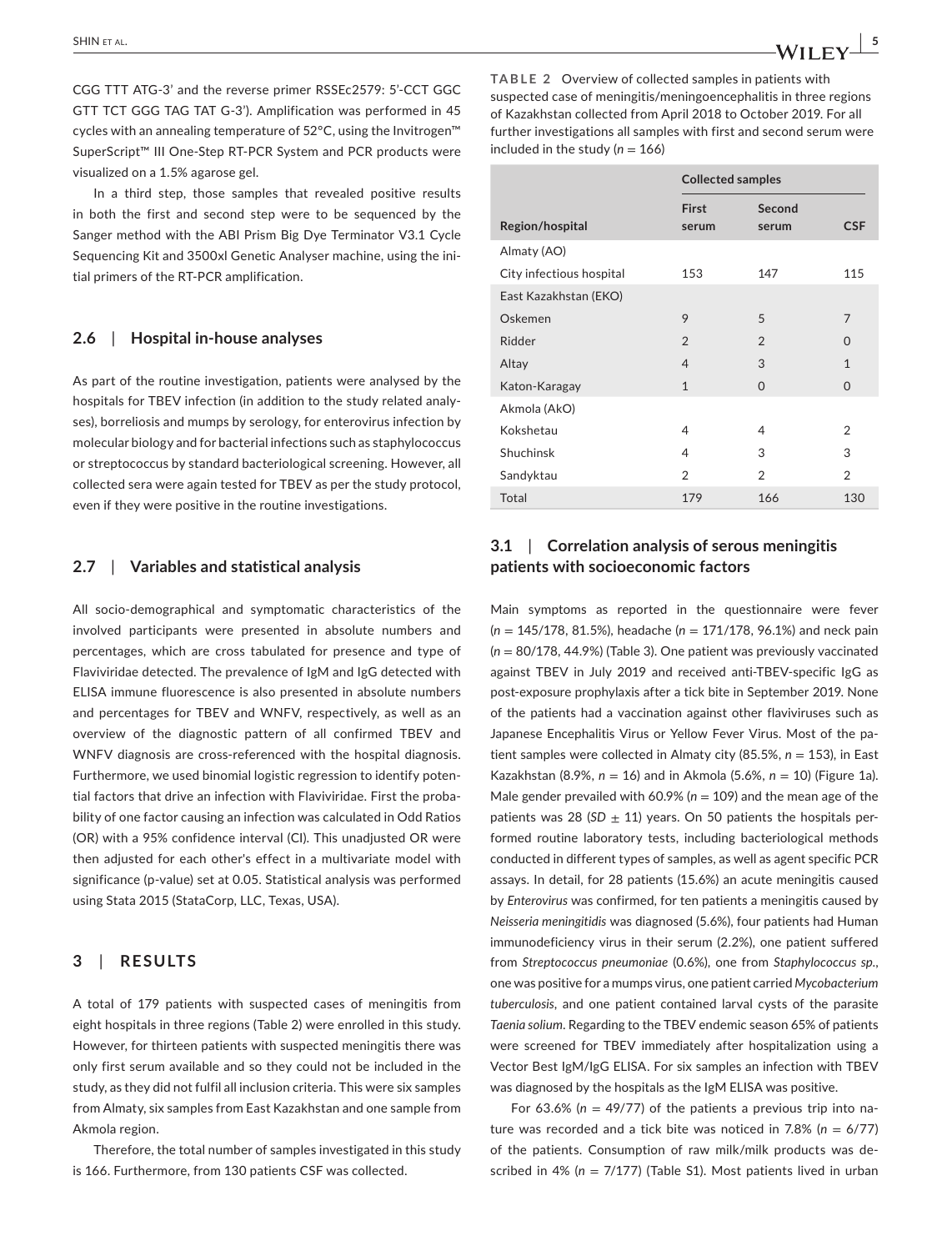**TABLE 3** Clinical symptoms registered in patients with suspected cases of meningitis in three regions of Kazakhstan collected from April 2018 to October 2019

| Symptom                                            | TBE (% of<br>symptomatic<br>patients that were<br>confirmed for TBE) | WNF (% of<br>symptomatic<br>patients that were<br>confirmed for WNF) | Flaviviridae (% of<br>symptomatic patients<br>that were confirmed<br>for any flavivirus) | <b>Negative for Flaviviridae</b><br>(% of symptomatic<br>patients that were<br>negative for any flavivirus) | Total (% of all<br>enrolled patients<br>that presented the<br>symptom) $N = 178$ |
|----------------------------------------------------|----------------------------------------------------------------------|----------------------------------------------------------------------|------------------------------------------------------------------------------------------|-------------------------------------------------------------------------------------------------------------|----------------------------------------------------------------------------------|
| Fever                                              | 8(5.5)                                                               | 2(1.4)                                                               | 10(6.9)                                                                                  | 135 (93.1)                                                                                                  | 145 (81.5)                                                                       |
| Headache                                           | 10(5.8)                                                              | 2(1.2)                                                               | 12(7)                                                                                    | 159 (93)                                                                                                    | 171 (96.1)                                                                       |
| Neck pain                                          | 6(7.5)                                                               | 1(1.3)                                                               | 7(8.8)                                                                                   | 73 (91.3)                                                                                                   | 80 (44.9)                                                                        |
| Odynophagia                                        | O(0)                                                                 | 1(4.8)                                                               | 1(4.8)                                                                                   | 20(95.2)                                                                                                    | 21(11.8)                                                                         |
| Arthralgia                                         | 2(5.3)                                                               | O(0)                                                                 | 2(5.3)                                                                                   | 36 (94.7)                                                                                                   | 38(21.3)                                                                         |
| Stomach pain                                       | O(0)                                                                 | O(0)                                                                 | O(0)                                                                                     | 5(100)                                                                                                      | 5(2.8)                                                                           |
| Back pain                                          | 2(7.1)                                                               | O(0)                                                                 | 22(7.1)                                                                                  | 26 (92.9)                                                                                                   | 28 (15.7)                                                                        |
| Earache                                            | 1(6.7)                                                               | O(0)                                                                 | 1(6.7)                                                                                   | 14 (93.3)                                                                                                   | 15(8.4)                                                                          |
| Cough                                              | 0(0)                                                                 | 1(7.7)                                                               | 1(7.7)                                                                                   | 12 (92.3)                                                                                                   | 13(7.3)                                                                          |
| Difficulty with<br>speaking.<br>hearing,<br>seeing | 2(12.5)                                                              | O(0)                                                                 | 2(12.5)                                                                                  | 14 (87.5)                                                                                                   | 16(9)                                                                            |
| Seizures                                           | O(0)                                                                 | O(0)                                                                 | O(0)                                                                                     | 3(100)                                                                                                      | 3(1.7)                                                                           |
| <b>Breath difficulty</b>                           | O(0)                                                                 | O(0)                                                                 | O(0)                                                                                     | 5(100)                                                                                                      | 5(100)                                                                           |
| Rapid breath                                       | 1(12.5)                                                              | O(0)                                                                 | 1(12.5)                                                                                  | 7(87.5)                                                                                                     | 8(4.5)                                                                           |
| Sore throat                                        | O(0)                                                                 | O(0)                                                                 | O(0)                                                                                     | 24(14.5)                                                                                                    | 24(13.5)                                                                         |
| Nose congestion                                    | 1(4.3)                                                               | O(0)                                                                 | 1(4.3)                                                                                   | 22 (95.7)                                                                                                   | 23 (12.9)                                                                        |
| Lymphnodes                                         | 0(0)                                                                 | O(0)                                                                 | O(0)                                                                                     | 5(100)                                                                                                      | 5(2.8)                                                                           |

*Note:* NB: Total number of participants in this table sum up to 178 due to missing clinical data from one participant.

**TABLE 4** Prevalence of IgG and IgM antibodies against flaviviruses as established by (a) ELISA and (b) immune fluorescence in patients with suspected case of meningitis/meningoencephalitis in three regions of Kazakhstan collected from April 2018 to October 2019<sup>a</sup>

| (a) ELISA results                                    |             |                                          |              |                                          |             |                                         |              |                                      |
|------------------------------------------------------|-------------|------------------------------------------|--------------|------------------------------------------|-------------|-----------------------------------------|--------------|--------------------------------------|
| Region                                               |             | <b>TBEV IgM ELISA positive</b><br>$(\%)$ |              | <b>TBEV IgG ELISA positive</b><br>$(\%)$ |             | <b>WNF IgM ELISA positive</b><br>$(\%)$ |              | <b>WNF IgG ELISA</b><br>positive (%) |
| Almaty ( $n = 147$ )                                 |             | 12(8.2)                                  |              | 7(4.8)                                   |             | 5(3.4)                                  |              | 4(2.7)                               |
| East Kazakhstan ( $n = 10$ )                         |             | 3(30)                                    |              | 3(30)                                    |             | 0(0)                                    |              | 1(10)                                |
| Akmola $(n = 9)$                                     |             | 4 (44.4)                                 |              | 2(22.2)                                  |             | 1(11.1)                                 |              | 1(11.1)                              |
| Total ( $n = 166$ )                                  |             | 19(11.4)                                 |              | 12(7.2)                                  |             | 6(3.6)                                  |              | 6(3.6)                               |
| (b) Confirmation of ELISA positive results with IIFT |             |                                          |              |                                          |             |                                         |              |                                      |
|                                                      |             | $IIFT$ IgM (1:10, 1:100) (%)             |              |                                          |             | IIFT IgG (1:10, 1:100) (%)              |              |                                      |
| Region                                               | <b>TBEV</b> | <b>WNFV</b>                              | <b>JEV</b>   | total                                    | <b>TBEV</b> | <b>WNFV</b>                             | <b>JEV</b>   | <b>Total</b>                         |
| Almaty ( $n = 147$ )                                 | 7(4.8)      | 6(4.1)                                   | 0            | 13(8.8)                                  | 3(2)        | 3(2)                                    | $\mathsf{O}$ | 6(4)                                 |
| East $(n = 10)$                                      | 3(30)       | $\mathsf{O}$                             | $\mathsf{O}$ | 3(30)                                    | $3(30)^a$   | $1(10)^a$                               | $1(10)^a$    | 5(50)                                |
| Akmola $(n = 9)$                                     | 0           | 0                                        | 0            | $\mathsf{O}$                             | 1(11.1)     | $\mathsf{O}$                            | $\mathsf{O}$ | 1(11.1)                              |
| Total ( $n = 166$ )                                  | 10(6.02)    | 6(3.6)                                   | $\mathbf 0$  | 16(9.6)                                  | 7(4.2)      | 4(2.4)                                  | 1(0.6)       | 12(7.2)                              |

Abbreviations: JEV, Japanese encephalitis virus; TBEV tick-borne encephalitis virus; WNFV, West-Nile fever virus.

<sup>a</sup>One patient received TBEV-specific IgG for treatment and emergency prophylaxis.

area (87.2%, *n* = 156/179) or lived in an area with dense vegetation (54%, *n* = 95/176). About 9.1% (*n* = 16/176) reported to live in the vicinity of grassland.

As concerns factors associated to the diagnosis of any Flaviviridae (Table S2), we performed a logistic regression analysis to identify a correlations of a flavivirus infection with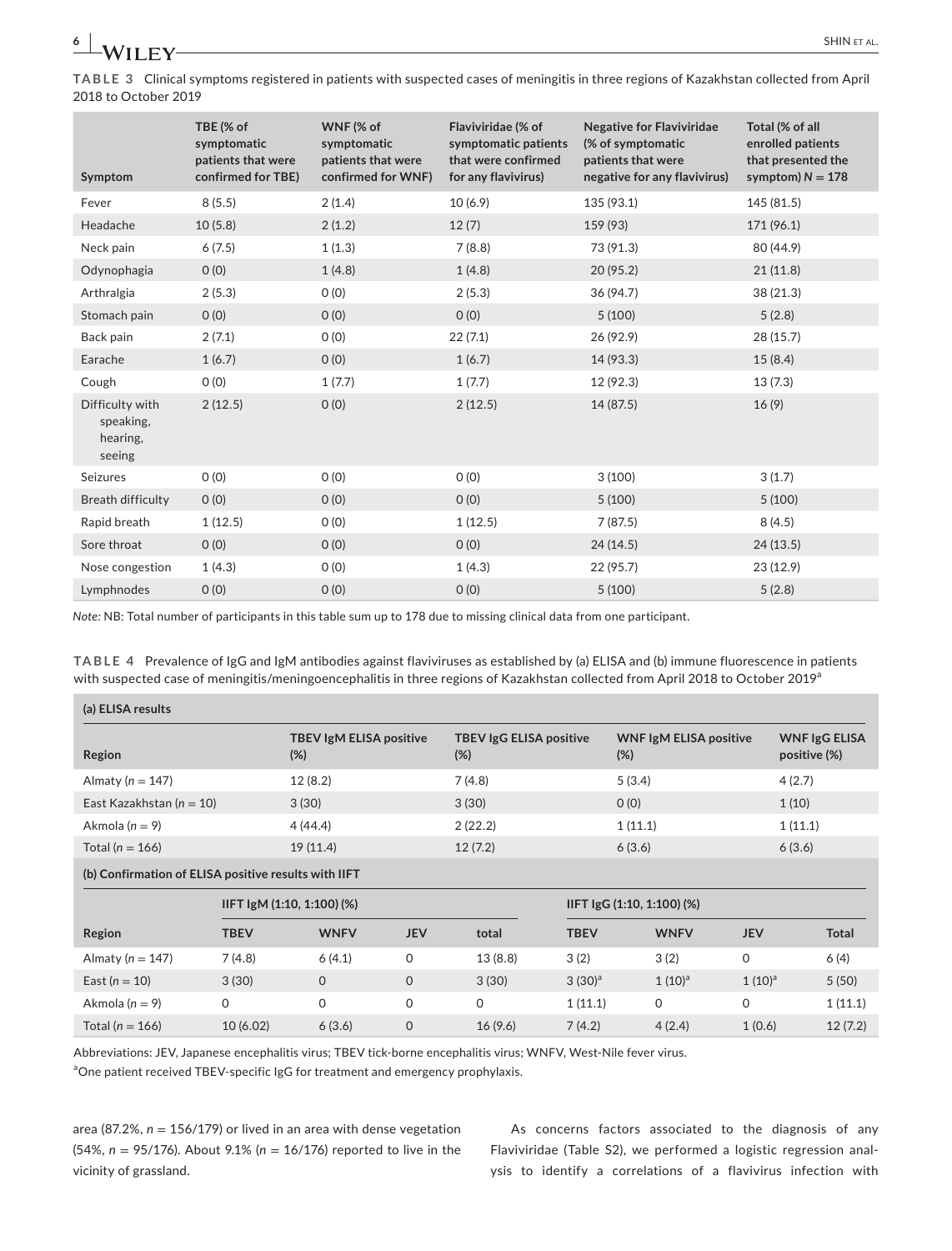socioeconomic factors. Variables are age, sex, region, a recent trip to endemic areas, a raw milk product consumption, residence in an urban or rural living area, contact with cats, dogs or birds, recorded tick bites and vegetation around the house. When adjusted in a multivariate model, it reveals that persons who reported to have had repeatedly tick bites had significantly higher chances of being flavivirus test-positive (*p* < .005). Two other factors, however, without any significance when adjusted for other covariates but worth taking note of in the univariate analysis, are the age  $(p = .03)$  and region of residence of the patient  $(p = .022)$ . An increasing age resulted in growing chances of a flavivirus confirmation, and likewise higher chances when living in East Kazakhstan, Akmola, Russia and 'Other Regions' as compared to living in the region around Almaty city (Table S2).

#### **3.2**  | **Serological analysis of sera and CSF samples**

19 out of the 166 samples were positive for IgM antibodies (11.4%) either in the first and/or second serum (Table 4a). Out of these IgM positive samples eight out of 166 (4.8%) were positive for TBEV IgM in the first and second serum of the paired sera. A subsequent titration of the sera to estimate the antibody content in these eight sera yielded comparable titres between first and second serum.

Further, twelve samples (7.2%) were positive for TBEV IgG antibodies. From those twelve, in six out of 166 (3.6%) samples IgG was detected in the paired first and second serum. Again, a serum titration of these six serum pairs revealed similar titres.

In summary 31/166 (18.7%, IgM/IgG) TBEV positive samples were detected using ELISA as screening method. Nine (5.4%) of them had solitary IgM antibodies in the first serum but not in the second serum. Two sera (1.2%) were only IgM positive in the second serum but not in the initial sampling.

From the 31 TBEV IgM/IgG ELISA positive samples 17 showed a reactivity with flaviviruses on an IIFA biochip (Figure 2). TBEV IgG was confirmed in six (3.6%) samples and IgM in ten (6.02%) samples by IIFA (1:10, 1:100) (Table 4b). Five samples had both types of immunoglobulin (IgM/IgG) (Figure 2a and b).

West-Nile fever virus (WNFV) IgM antibodies were revealed in six (3.6%) tested IIFA samples and WNFV IgG in four (2.4%) of the samples (Figure 2b). Two samples had both, IgM and IgG WNFV antibodies in the flavivirus biochip.

Intriguingly, a serum pair from one patient (OSK 7) with a suspected case of meningitis reacted with four viruses in the IIFA (Table 5). Beside a positive signal for TBEV and WNFV, this patient was also reactive for Japanese Encephalitis Virus (JEV) and Yellow fever virus (YFV) in serum dilutions from 1:10 till 1:400 (Figure 2c and d).

A further screening for other viruses as recommended by the manufacturer of the ELISA revealed that one TBEV antibody positive sample also reacted positive for EBV IgM and two samples replied in the CMV IgM ELISA. Interestingly, one patient (ALM 28)

was positive for four acute infections that are TBEV IgM, WNFV IgM, EBV IgM and CMV IgM, a result that has to be handled with care.

#### **3.3**  | **Molecular biological analysis of CSF samples**

In order to detect TBEV RNA, cerebrospinal fluid (CSF) was screened for viral RNA by RT-PCR. For 130 of the 166 patients CSF specimen were available. For the other 36 patients CSF samples were missing due to difficulties performing the spinal puncture. Two of those 130 CSF samples (1.5%) were positive in the first step TBEV-specific real-time RT-PCR. However, this could not be confirmed using conventional RT-PCR targeting the E-gene of TBEV. Though, these two CSF samples from patients with suspected cases of meningitis were positive in the serological investigation for an acute TBEV infection.

To sum up our findings, in Almaty region we found six sera from patients reactive indicating two TBEV acute infections, one previous TBEV infection, two WNFV acute infections and one previous WNFV infection. In the East Kazakhstan region three positive samples were detected resulting in two TBEV acute infections and one previous TBEV infection. In Akmola region was one reactive serum pair indicating an acute TBE infection. All seven TBEV positive patients, either with a previous or acute infection, were male and for WNFV one out of three patients was male. A tick bite was registered in three cases and none of these ten patients was vaccinated against TBEV, but one got anti-TBEV-specific IgG after the observed tick bite. Details of the ten flavivirus positive patients are summarized in Table 5.

# **4**  | **DISCUSSION**

This study was conceived in order to investigate the potential role of TBEV in patients with suspected cases of serous meningitis of unknown aetiology in Kazakhstan. The Central Asian country has a considerable number of meningitis of unknown origin meandering around 350 cases per year (Figure 1b). In 2018 in KAZ 326 and in 2019 364 cases of serous meningitis with unknown origin were registered, mostly in the three TBEV endemic areas in Kazakhstan (NCPHC, 2011). The onset of TBE is nonspecific (Lindquist & Vapalahti, 2008; Ruzek et al., 2019; Yoshii et al., 2017), and it is, therefore, difficult for clinicians to arrive at a differentiated diagnosis, especially when a tick bite is not recalled or reported by the patient. Furthermore, laboratory assays for TBE are not widely available in KZ and are in most cases mainly performed as a serological screening of a single serum sample. Due to the unspecific presentation with varying degrees of severity of TBEV infections (from unspecific, mild to severe forms, (Kaiser, 2008)) there is the suspicion that TBE is largely under-reported in KZ. To address these issues a multi-centre study was initiated to screen for TBEV in patients with suspected cases of serous meningitis. In total 179 suspected cases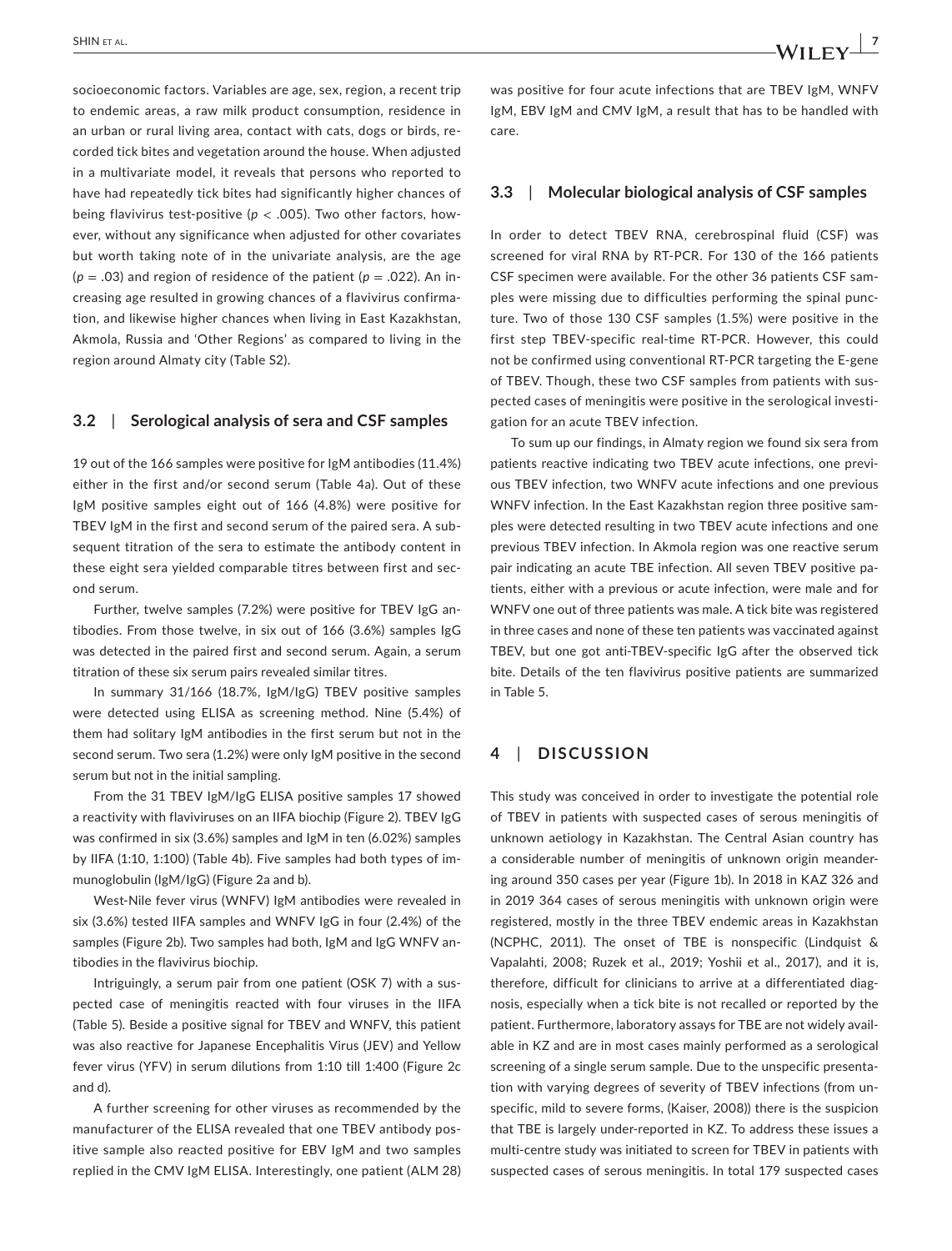

**FIGURE 2** Representative images of the indirect immune fluorescence assay (IIFA). All ELISA positive sera were tested on an IIFA biochip to reveal any potential cross reactions by closely related other viral infections. Positive staining is shown for (a) TBEV IgM, (b) TBEV IgG, (c) YFV IgM and (d) WNFV IgM. (e) The analysis was calibrated using negative and positive control images to set the system. Magnification = 40x, size bar = 50  $\mu$ m

of serous meningitis were initially included in the study. The biggest part of samples was collected in Almaty city and it is important to mention that in 2018 there was a meningococcal meningitis outbreak in Almaty (NCPHC, 2011). Samples that included first and second sera were the basis for this serological study, further for many patients also CSF was available. Among the 166 included patients, ten patients were already recorded as an acute TBE by the hospitals, since TBEV IgM was detected by Vector Best ELISA. However, we were only able to confirm five of them. This is probably because of differences in the sensitivity and specificity of different commercial kits, as has been reported elsewhere (Reusken et al., 2019).

Differential diagnosis by serological methods face the problem that antibodies against Flaviviridae are highly cross-reactive. The gold standard for differentiating flavivirus antibodies is to compare ELISA and IIFA results, and to confirm it by species specific neutralization assays. However, the latter is not established in Kazakhstan (Rathore & St. John, 2020). Further, in the recent years several specific NS1 IgG antibody ELISAs have been developed. NS1 IgG antibody ELISA was used to distinguish between infection induced and vaccine induced antibodies (Girl et al., 2020). A multi-method analysis of all available samples from this study was confirmed as acute TBEV infection in five patients and previous infections in two patients. Some patients had quite unique infection histories and screening results. For instance, in one sample we yielded high levels of TBEV and WNFV IgG in both sera on ELISA, and the IIFA showed a reaction with TBEV IgM. But in the IIFA IgG screen this sample was positive for TBEV, WNFV, JEV and YFV. By looking on the patient history, we saw, that this patient was born and grew up in East Kazakhstan, later he moved to Brazil for several years. We may suspect that this patient had previous TBEV infection potentially dating back years, and acquired later during his stay abroad immunological remnants of exposure to other flaviviruses such as Dengue. Dengue

is reported to have cross-reactivity with JEV, YFV and WNFV (Boyd et al., 2018).

A further interesting patient had a clinical manifestation of a classical for serous meningitis, with symptoms of high fever, neck pain and headache developing after a tick bite. In our serological diagnosis he was positive for TBEV IgM and IgG in both sera and in the IIFA a strong IgG signal could be detected. This patient further got treated by a single dose injection with human anti-TBEV-specific immunoglobulin. This treatment is uniquely used as an emergency post-exposure prophylaxis against TBE during the first three days after a tick bite (Olefir et al., 2015) and it is mainly used in Russia, Belarus and Kazakhstan.

Historically the oblast of East Kazakhstan had the highest reported TBE incidence in Kazakhstan. After a mass anti-TBEV vaccination campaign of its population in 2016 the incidence decreased. Now in East Kazakhstan most new infections reside in patients that newly moved to this oblast from other regions. However, we also find some patients where the vaccination with available Russian TBEV vaccines failed, which is also reported from other countries with other TBEV vaccines (Dobler et al., 2020). For instance, a patient had the first dose of vaccination and two months later he was bitten by a tick. He immediately received specific anti-TBEV immunoglobulin. Due to the clinical symptoms and the initial laboratory screening in hospital he was officially registered as a TBE case. However, all our various methodical approaches failed to find any anti-TBEV antibodies. This is surprisingly, since the patient got vaccinated and on top received anti-TBEV immunoglobulin and hence should have some reactive antibodies against TBEV.

Two further patients from Almaty city were highly interesting cases. Those two patients presented at the infectious disease hospital with serous meningitis of unknown origin. Both those patients were negative in the first and second serum on IgM and IgG ELISA.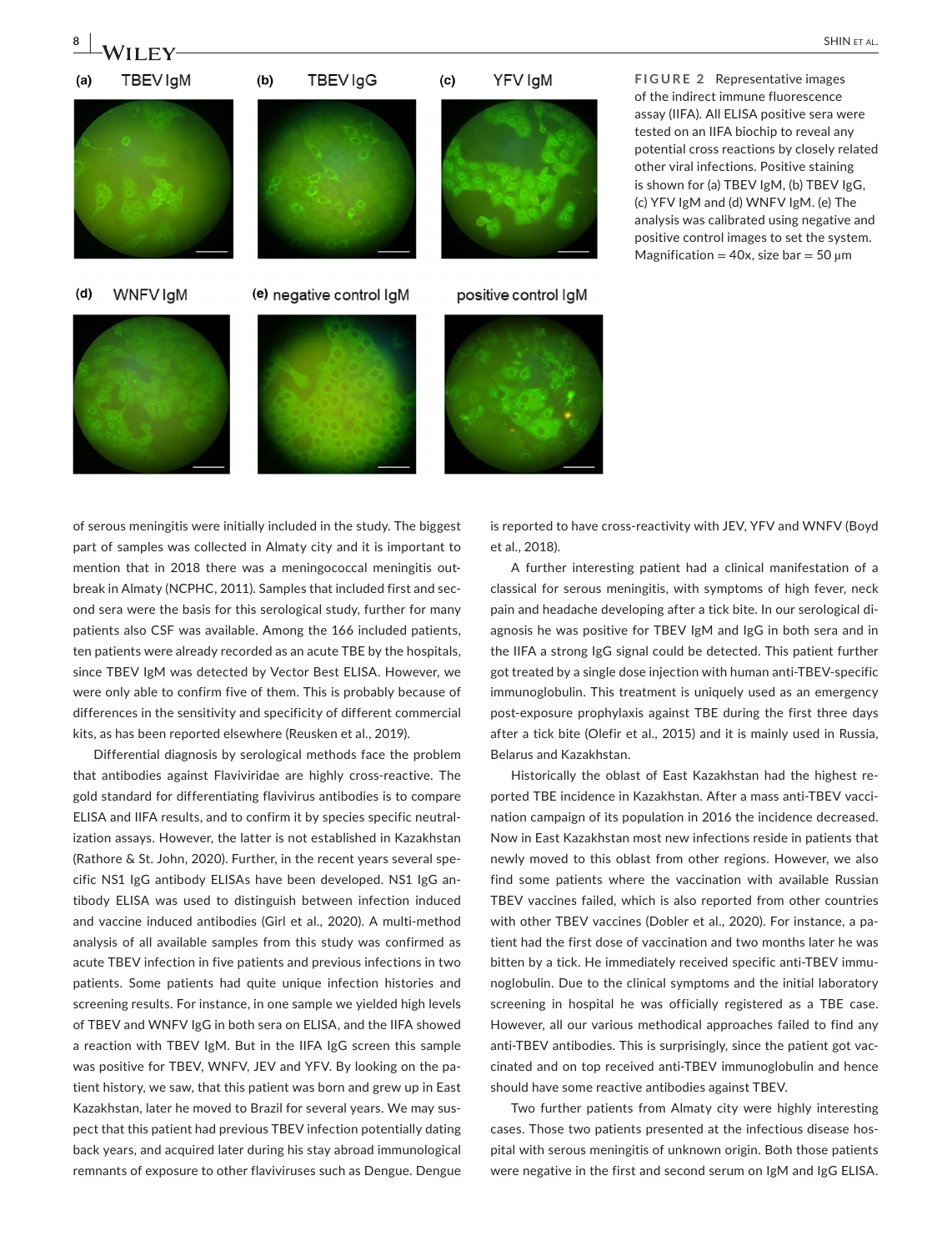|                   | <b>TBEV ELISA</b><br>serum            |                                                                                                                                                                                                                                                                                                                                                                                  |             | TBEVIIFT serum | WNFV ELISA Serum                                                                                                                                                                                                                                                                                                                                                                 |                          | WNFV IIFT<br>serum                                                                                                                                                                                                                                                                                                                                                               |                                                                                                                                                                                                                                                                                                                                                                                  |                |                  |                         |                                                                                                                                                                                                       |                           |
|-------------------|---------------------------------------|----------------------------------------------------------------------------------------------------------------------------------------------------------------------------------------------------------------------------------------------------------------------------------------------------------------------------------------------------------------------------------|-------------|----------------|----------------------------------------------------------------------------------------------------------------------------------------------------------------------------------------------------------------------------------------------------------------------------------------------------------------------------------------------------------------------------------|--------------------------|----------------------------------------------------------------------------------------------------------------------------------------------------------------------------------------------------------------------------------------------------------------------------------------------------------------------------------------------------------------------------------|----------------------------------------------------------------------------------------------------------------------------------------------------------------------------------------------------------------------------------------------------------------------------------------------------------------------------------------------------------------------------------|----------------|------------------|-------------------------|-------------------------------------------------------------------------------------------------------------------------------------------------------------------------------------------------------|---------------------------|
| Sample ID         | <b>N</b> al                           | ဖြွ                                                                                                                                                                                                                                                                                                                                                                              | <b>N</b> al | lgG            | <b>N</b> al                                                                                                                                                                                                                                                                                                                                                                      | ပ္တရ                     | <b>N</b> al                                                                                                                                                                                                                                                                                                                                                                      | ဖြွ                                                                                                                                                                                                                                                                                                                                                                              | <b>CSF PCR</b> | <b>Tick bite</b> | AntiTBE Ig <sup>a</sup> | <b>Hospital diagnosis</b>                                                                                                                                                                             | <b>Final diagnosis</b>    |
| <b>ALM 126</b>    | $\overline{1}$                        | $\pm$                                                                                                                                                                                                                                                                                                                                                                            | $^{+}$      | Ï              | $\overline{1}$                                                                                                                                                                                                                                                                                                                                                                   | $\overline{1}$           | I                                                                                                                                                                                                                                                                                                                                                                                | $\mathbf{I}$                                                                                                                                                                                                                                                                                                                                                                     | $^+$           | Ï                | I                       | OUN                                                                                                                                                                                                   | TBE acute infection       |
| <b>ALM 137</b>    | $\begin{array}{c} \hline \end{array}$ | $\begin{array}{c} \rule{0pt}{2.5ex} \rule{0pt}{2.5ex} \rule{0pt}{2.5ex} \rule{0pt}{2.5ex} \rule{0pt}{2.5ex} \rule{0pt}{2.5ex} \rule{0pt}{2.5ex} \rule{0pt}{2.5ex} \rule{0pt}{2.5ex} \rule{0pt}{2.5ex} \rule{0pt}{2.5ex} \rule{0pt}{2.5ex} \rule{0pt}{2.5ex} \rule{0pt}{2.5ex} \rule{0pt}{2.5ex} \rule{0pt}{2.5ex} \rule{0pt}{2.5ex} \rule{0pt}{2.5ex} \rule{0pt}{2.5ex} \rule{0$ | $^{+}$      | $\overline{1}$ | $\overline{1}$                                                                                                                                                                                                                                                                                                                                                                   | $\overline{\phantom{a}}$ | $\overline{\phantom{a}}$                                                                                                                                                                                                                                                                                                                                                         | $\begin{array}{c} \rule{0pt}{2.5ex} \rule{0pt}{2.5ex} \rule{0pt}{2.5ex} \rule{0pt}{2.5ex} \rule{0pt}{2.5ex} \rule{0pt}{2.5ex} \rule{0pt}{2.5ex} \rule{0pt}{2.5ex} \rule{0pt}{2.5ex} \rule{0pt}{2.5ex} \rule{0pt}{2.5ex} \rule{0pt}{2.5ex} \rule{0pt}{2.5ex} \rule{0pt}{2.5ex} \rule{0pt}{2.5ex} \rule{0pt}{2.5ex} \rule{0pt}{2.5ex} \rule{0pt}{2.5ex} \rule{0pt}{2.5ex} \rule{0$ | $^{+}$         | $\overline{1}$   | $\overline{1}$          | OUN                                                                                                                                                                                                   | TBE acute infection       |
| GLU <sub>9</sub>  | $^+$                                  | $^{+}$                                                                                                                                                                                                                                                                                                                                                                           | $^+$        | $^+$           | I                                                                                                                                                                                                                                                                                                                                                                                | ı                        | I                                                                                                                                                                                                                                                                                                                                                                                | ı                                                                                                                                                                                                                                                                                                                                                                                | Ï              |                  | I                       | TBE                                                                                                                                                                                                   | TBE acute infection       |
| GLU <sub>13</sub> | $^{+}$                                | $^{+}$                                                                                                                                                                                                                                                                                                                                                                           | $^{+}$      | $^{+}$         | $\begin{array}{c} \rule{0pt}{2.5ex} \rule{0pt}{2.5ex} \rule{0pt}{2.5ex} \rule{0pt}{2.5ex} \rule{0pt}{2.5ex} \rule{0pt}{2.5ex} \rule{0pt}{2.5ex} \rule{0pt}{2.5ex} \rule{0pt}{2.5ex} \rule{0pt}{2.5ex} \rule{0pt}{2.5ex} \rule{0pt}{2.5ex} \rule{0pt}{2.5ex} \rule{0pt}{2.5ex} \rule{0pt}{2.5ex} \rule{0pt}{2.5ex} \rule{0pt}{2.5ex} \rule{0pt}{2.5ex} \rule{0pt}{2.5ex} \rule{0$ | $\overline{\phantom{a}}$ | $\begin{array}{c} \rule{0pt}{2.5ex} \rule{0pt}{2.5ex} \rule{0pt}{2.5ex} \rule{0pt}{2.5ex} \rule{0pt}{2.5ex} \rule{0pt}{2.5ex} \rule{0pt}{2.5ex} \rule{0pt}{2.5ex} \rule{0pt}{2.5ex} \rule{0pt}{2.5ex} \rule{0pt}{2.5ex} \rule{0pt}{2.5ex} \rule{0pt}{2.5ex} \rule{0pt}{2.5ex} \rule{0pt}{2.5ex} \rule{0pt}{2.5ex} \rule{0pt}{2.5ex} \rule{0pt}{2.5ex} \rule{0pt}{2.5ex} \rule{0$ | $\overline{1}$                                                                                                                                                                                                                                                                                                                                                                   | $\overline{1}$ | $\overline{+}$   | $\mathsf{I}$            | TBE                                                                                                                                                                                                   | TBE acute infection       |
| <b>KOK 20</b>     | $^+$                                  | $^{+}$                                                                                                                                                                                                                                                                                                                                                                           | I           | $\,{}^+$       | I                                                                                                                                                                                                                                                                                                                                                                                | I                        | I                                                                                                                                                                                                                                                                                                                                                                                | I                                                                                                                                                                                                                                                                                                                                                                                | I              | $^+$             | $^{+}$                  | OUN                                                                                                                                                                                                   | TBE acute infection       |
| OSK7              | I                                     | $^{+}$                                                                                                                                                                                                                                                                                                                                                                           | $+$         | $^{+}$         |                                                                                                                                                                                                                                                                                                                                                                                  | $^+$                     | I                                                                                                                                                                                                                                                                                                                                                                                | $^{+}$                                                                                                                                                                                                                                                                                                                                                                           | I              |                  | Ï                       | cysticercosis                                                                                                                                                                                         | Previous TBE<br>infection |
| ALM 52            | I                                     | $\overline{ }$                                                                                                                                                                                                                                                                                                                                                                   | $\,{}^+$    | $^{+}$         | I                                                                                                                                                                                                                                                                                                                                                                                | I                        | I                                                                                                                                                                                                                                                                                                                                                                                | ı                                                                                                                                                                                                                                                                                                                                                                                | Ī              | Ï                | I                       | Enterovirus                                                                                                                                                                                           | Previous TBE<br>infection |
| ALM <sub>23</sub> | $^{+}$                                | $^{+}$                                                                                                                                                                                                                                                                                                                                                                           | $^{+}$      | $\overline{1}$ | $+$                                                                                                                                                                                                                                                                                                                                                                              | $^{+}$                   | $^{+}$                                                                                                                                                                                                                                                                                                                                                                           | $^{+}$                                                                                                                                                                                                                                                                                                                                                                           | $\overline{1}$ | Ï                | $\overline{1}$          | OUN                                                                                                                                                                                                   | WNF acute infection       |
| ALM 80            | I                                     |                                                                                                                                                                                                                                                                                                                                                                                  | I           | I              | $^+$                                                                                                                                                                                                                                                                                                                                                                             | $\overline{1}$           | I                                                                                                                                                                                                                                                                                                                                                                                | $\overline{+}$                                                                                                                                                                                                                                                                                                                                                                   | Ī              | Ï                | $\mathsf{I}$            | OUN                                                                                                                                                                                                   | WNF acute infection       |
| ALM <sub>53</sub> | Ï                                     | I                                                                                                                                                                                                                                                                                                                                                                                | Ï           | I              | I                                                                                                                                                                                                                                                                                                                                                                                | $\overline{1}$           | $+$                                                                                                                                                                                                                                                                                                                                                                              | $^{+}$                                                                                                                                                                                                                                                                                                                                                                           | I              |                  | $\overline{1}$          | TBE                                                                                                                                                                                                   | Previous WNF<br>infection |
| $\frac{1}{2}$     |                                       |                                                                                                                                                                                                                                                                                                                                                                                  |             |                |                                                                                                                                                                                                                                                                                                                                                                                  |                          |                                                                                                                                                                                                                                                                                                                                                                                  |                                                                                                                                                                                                                                                                                                                                                                                  |                |                  |                         | Abbreviations: ALM, Almaty city; CSF, cerebrospinal fluid; GLU, Glubokovskiy district; KOK, Kokshetau city; NUO, meningitis of unknown origin; OSK, Oskemen city; TBE, tick-borne encephalitis; TBEV, |                           |

TABLE 5 Overview of 10 ELISA TBEV and WNFV positive samples that were confirmed by IIFT/PCR **TABLE 5** Overview of 10 ELISA TBEV and WNFV positive samples that were confirmed by IIFT/PCR

 $\sim$ 

tick-borne encephalitis virus; WNFV, West-Nile fever virus. tick-borne encephalitis virus; WNFV, West-Nile fever virus.

 $\sim$ 

<sup>a</sup>AntiTBE Ig-human immunoglobulin against tick-borne encephalitis (titre of haemagglutinating antibodies to tick-borne encephalitis virus not less than 1:80), use for TBE treatment and emergency aAntiTBE Ig—human immunoglobulin against tick-borne encephalitis (titre of haemagglutinating antibodies to tick-borne encephalitis virus not less than 1:80), use for TBE treatment and emergency prophylaxis. prophylaxis.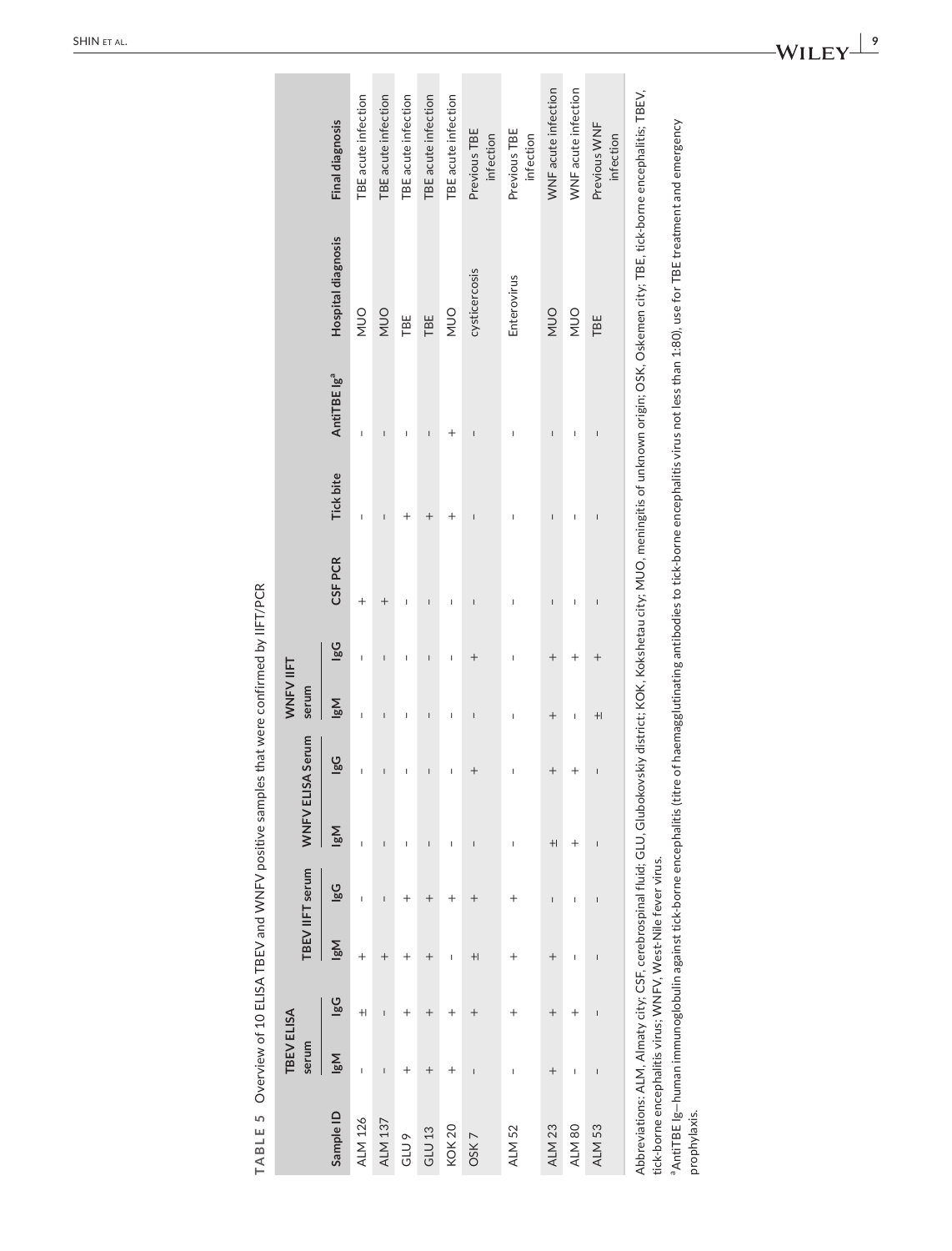However, the IIFA assay reacted positive in both sera on IgM. It is worth noting, that during a TBEV infection, IgM antibodies only appear approximately five days after the debut of the infection in blood and CSF and detection of TBEV RNA in CSF is at the same time rarely successful (Roelanddt et al., 2017). Since these patients had IgM levels below the sensitivity level of the ELISA, we suspected an acute TBEV infection. Indeed, after performing a TBEV-specific real-time RT-PCR on the CSF of both patients, viral RNA was detected. Unfortunately, levels of the viral RNA in the CSF was too low to grow the respective virus in cell culture or to partially sequence it.

Routine exposure to tick bites has been shown many studies to be the main risk factor of the TBE infection (Imhoff et al., 2015). The results of this study do not only go further to strengthen that point but also bring out the need to estimate vector concentration within different regions of the country, even those not yet endemic to Flaviviridae. As a consequence, appropriate mechanisms for vector control should be put in place. Mass communication for general hygiene and behavioural change should be increased. In some samples our array of assays also showed its limitations in terms of validity. For instance, in the patient from Almaty in whom the ELISA results were positive for the IgM antibodies for infections with TBEV, EBV, CMV and WNFV. However, further indepth analysis with IIFA only showed a weak result for IgM that fully disappeared upon further serum dilution. Since it is highly improbable that the patient suffered from four acute infections simultaneously, it has to be considered that some other factors caused a false-positive reaction of the ELISA screen. For instance, it is known, that a high serum level of rheumatoid factor may give an unspecific assay reaction (Verkooyen et al., 1992). In addition, it is possible that the patient carried some other unrelated virus or bacterium we did not check for in our panel that unspecific reacts with the virus assays we employed. Due to this high level of uncertainty and the low titre for TBEV in the IIFA, we classified this patient as negative for TBEV.

Finally, two samples were shifted to another study that run in parallel to this examination since many hints lead to the suspicion that those patients actually suffered from an infection with Omsk Haemorrhagic Fever (OHF), but only after an TBEV infection was excluded (Wagner et al., accepted in Viruses). At the moment, there is no official WNFV registration in Kazakhstan, but according to a NSCEDI study (Maikanov & Ayazbaev, 2016), we know that WNFV was detected in West Kazakhstan in mosquitos as well as WNFVspecific IgG antibodies were detected in 5.4% West Kazakhstan Oblast population. In one case in our study we could confirm WNFV infection through a positive IgM assay, and as a consequence correct the hospital diagnosis of a suspected TBEV infection. With this study we are able to corroborate occurrence of WNFV infections in Almaty region. This increase in evidence for the endemic character of WNFV in Kazakhstan should call for increased attention to this disease entity by medical staff, along with procurement of diagnostic capacities for WNFV detection.

In summary, both the flaviviruses TBEV and WNFV were confirmed in ten samples from suspected cases of serous meningitis originating from three oblasts in KZ. Five samples showed a constellation of an acute TBEV infection and two samples that of a previous TBEV infection. In addition, two samples revealed the constellation of an acute WNFV infection, and one sample that of a previous WNFV infection. Some of the patients were identified in regions that are not officially declared as endemic areas. In nonendemic areas medical staff and diagnostic laboratories are often not able to faithfully diagnose such infections. Increased efforts in awareness raising could raise the levels of detected infections and lower the number of serous meningitis with unknown aetiology in Kazakhstan.

#### **ACKNOWLEDGEMENTS**

The authors express gratitude to infectiologists from Oskemen, Altay, Kokshetau, Shuchinsk, Ridder and Almaty for providing samples, initiating the contact patients and discussing the study. We also thank S Frey for supporting project initiation. Furthermore, we are thankful to the German Federal Ministry for Economic Cooperation and Development (BMZ) and the German Academic Exchange Services (DAAD) through the CIH LMU—Centre for International Health, Ludwig-Maximilians-Universität, Munich, Germany. This study is supported by the German Biosecurity Programme of the German Federal Foreign Office.

#### **CONFLICT OF INTEREST**

The authors declare no conflict of interest. The authors declare that there is no financial or personal relationship with other people or organisations that could inappropriately influence the work. Opinions, interpretations, conclusions and recommendations are those of the authors and are not necessarily endorsed by Bundeswehr Joint Medical Service or any other governmental institutions.

#### **AUTHOR CONTRIBUTIONS**

AS, LP and SE conceived the layout of the project. AS and JJN performed statistical analysis and generated the figures and tables. AS and SE wrote the first draft of the manuscript. NT, JJN, KA, NT, ZS, RY, SA, LY, LM, TN, YS, GF, MH, EW contributed providing additional information as well as reviewing the manuscript. SE and LP supervised the project as well as oversaw data analysis, manuscript drafting and revision.

#### **DATA AVAILABILITY STATEMENT**

The data that support the findings of this study are available from the corresponding author upon reasonable request.

## **ORCID**

*Lukas Peintner* <https://orcid.org/0000-0002-0445-1445> *Sandra Essbaue[r](https://orcid.org/0000-0003-0909-742X)* <https://orcid.org/0000-0003-0909-742X>

#### **REFERENCES**

Abdiyeva, K., Turebekov, N., Yegemberdiyeva, R., Dmitrovskiy, A., Yeraliyeva, L., Shapiyeva, Z., Nurmakhanov, T., Sansyzbayev,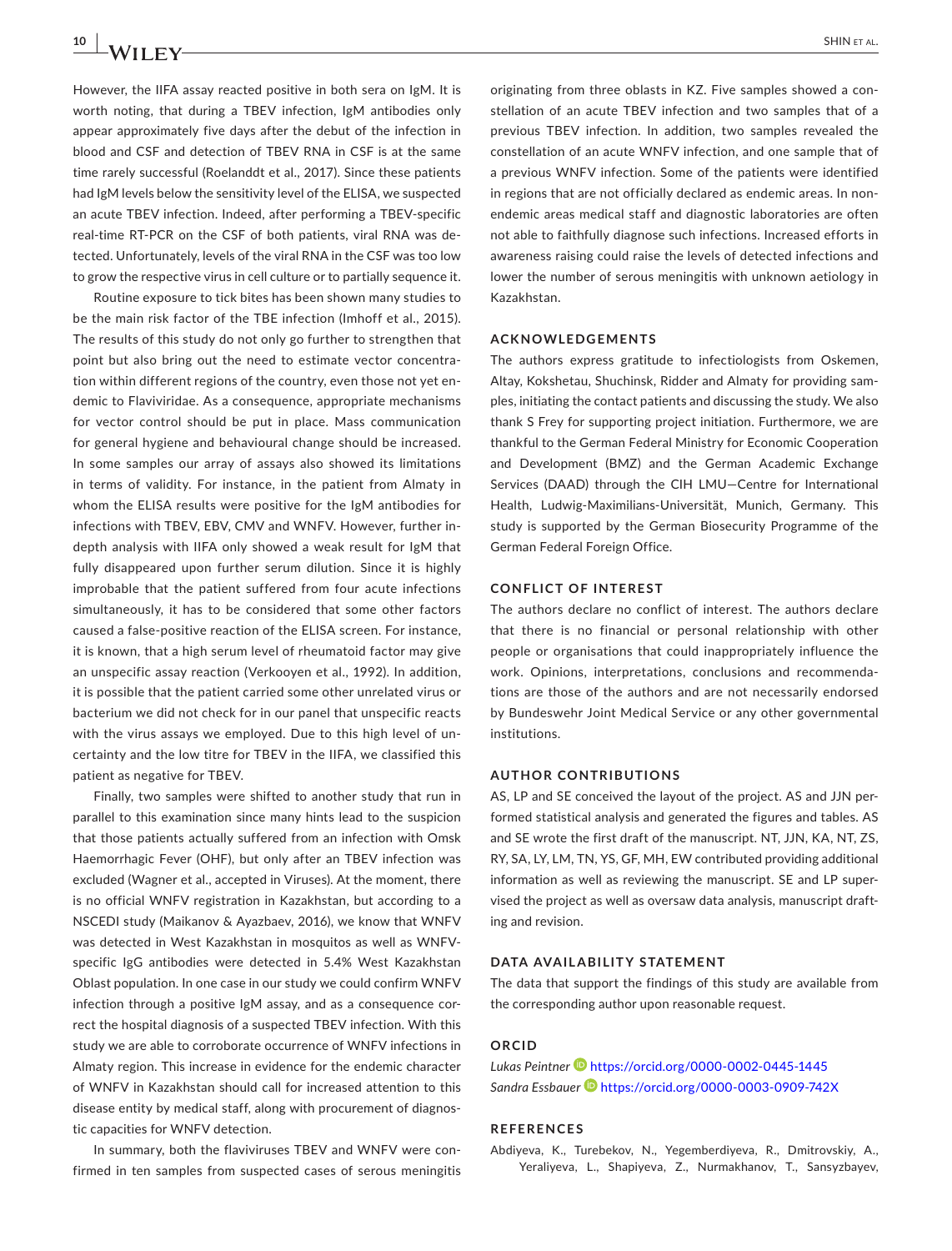Y., Froeschl, G., Hoelscher, M., Zinner, J., Essbauer, S., & Frey, S. (2020). Vectors, molecular epidemiology and phylogeny of TBEV in Kazakhstan and central Asia. *Parasit Vectors*, *13*, 504. [https://doi.](https://doi.org/10.1186/s13071-020-04362-1) [org/10.1186/s13071-020-04362-1](https://doi.org/10.1186/s13071-020-04362-1)

- Barrett, P., Plotkin, S., & Ehrlich, H. (2008). Tick-borne encephalitis virus vaccines. In S. A. Plotkin, W. A. Orenstein, & P. A. Offit (Eds.), *Tickborne encephalitis virus vaccines* (5th ed., pp. 841–856). Saunders Elsevier.
- Boyd, K., Harrison, J. M., & Kavanaugh, M. J. (2018). False-positive monospot in a returning traveler with dengue fever. *Military Medicine*, *183*(3–4), e235–e236.<https://doi.org/10.1093/milmed/usx046>
- Cisak, E., Wójcik-Fatla, A., Zając, V., Sroka, J., Buczek, A., & Dutkiewicz, J. (2010). Prevalence of tick-borne encephalitis virus (TBEV) in samples of raw milk taken randomly from cows, goats and sheep in eastern Poland. *Annals of Agricultural and Environmental Medicine: AAEM*, *17*(2), 283–286.
- Colpitts, T. M., Conway, M. J., Montgomery, R. R., & Fikrig, E. (2012). West nile virus: Biology, transmission, and human infection. *Clinical Microbiology Reviews*, *25*(4), 635–648. [https://doi.org/10.1128/](https://doi.org/10.1128/CMR.00045-12) [CMR.00045-12](https://doi.org/10.1128/CMR.00045-12)
- Dai, X., Shang, G., Lu, S., Yang, J., & Xu, J. (2018). A new subtype of eastern tick-borne encephalitis virus discovered in Qinghai-Tibet Plateau, China. *Emerging Microbes & Infections*, *7*, 74. [https://doi.](https://doi.org/10.1038/s41426-018-0081-6) [org/10.1038/s41426-018-0081-6](https://doi.org/10.1038/s41426-018-0081-6)
- Dobler, G., Kaier, K., Hehn, P., Böhmer, M. M., Kreusch, T. M., & Borde, J. P. (2020). Tick-borne encephalitis virus vaccination breakthrough infections in Germany: A retrospective analysis from 2001 to 2018. *Clinical Microbiology and Infection: The Official Publication of the European Society of Clinical Microbiology and Infectious Diseases*, *26*(8), 1090.e7–1090.e13. [https://doi.org/10.1016/j.](https://doi.org/10.1016/j.cmi.2019.12.001) [cmi.2019.12.001](https://doi.org/10.1016/j.cmi.2019.12.001)
- Girl, P., Bestehorn-Willmann, M., Zange, S., Borde, J. P., Dobler, G., & von Buttlar, H. (2020). Tick-borne encephalitis virus nonstructural protein 1 IgG enzyme-linked immunosorbent assay for differentiating infection versus vaccination antibody responses. *Journal of Clinical Microbiology*, *58*(4), e01783–e1819. [https://doi.org/10.1128/](https://doi.org/10.1128/JCM.01783-19) [JCM.01783-19](https://doi.org/10.1128/JCM.01783-19)
- Imhoff, M., Hagedorn, P., Schulze, Y., Hellenbrand, W., Pfeffer, M., & Niedrig, M. (2015). Review: Sentinels of tick-borne encephalitis risk. *Ticks and Tick-Borne Diseases*, *6*(5), 592–600. [https://doi.](https://doi.org/10.1016/j.ttbdis.2015.05.001) [org/10.1016/j.ttbdis.2015.05.001](https://doi.org/10.1016/j.ttbdis.2015.05.001)
- Kaiser, R. (2008). Tick-Borne Encephalitis. *Infectious Disease Clinics of North America*, *22*(3), 561–575. [https://doi.org/10.1016/j.](https://doi.org/10.1016/j.idc.2008.03.013) [idc.2008.03.013](https://doi.org/10.1016/j.idc.2008.03.013)
- Karelis, G., Bormane, A., Logina, I., Lucenko, I., Suna, N., Krumina, A., & Donaghy, M. (2012). Tick-borne encephalitis in Latvia 1973–2009: Epidemiology, clinical features and sequelae. *European Journal of Neurology*, *19*(1), 62–68. [https://doi.](https://doi.org/10.1111/j.1468-1331.2011.03434.x) [org/10.1111/j.1468-1331.2011.03434.x](https://doi.org/10.1111/j.1468-1331.2011.03434.x)
- Kereyev, I. (1965). *Natural focal human diseases in Kazakhstan* (pp. 98– 119). Alma-Ata.
- Kovalev, S. Y., & Mukhacheva, T. A. (2017). Reconsidering the classification of tick-borne encephalitis virus within the Siberian subtype gives new insights into its evolutionary history. *Infection, Genetics and Evolution: Journal of Molecular Epidemiology and Evolutionary Genetics in Infectious Diseases*, *55*, 159–165. [https://](https://doi.org/10.1016/j.meegid.2017.09.014) [doi.org/10.1016/j.meegid.2017.09.014](https://doi.org/10.1016/j.meegid.2017.09.014)
- Lindquist, L., & Vapalahti, O. (2008). Tick-borne encephalitis. *Lancet (London, England)*, *371*(9627), [https://doi.org/10.1016/S0140](https://doi.org/10.1016/S0140-6736(08)60800-4) [-6736\(08\)60800-4](https://doi.org/10.1016/S0140-6736(08)60800-4)
- Maikanov, N. S., & Ayazbaev, T. Z. (2016). *Epidemic value and specific structure of mosquitoes of the western Kazakhstan*, Vol. *20*. Haциoнaльныe пpиopитeтыPoccии.
- Monath, T. P. (1990). Flaviviruses. In B. N. Fields, & D. N. Knipe (Eds.), *Virology* (2nd ed., pp. 763–814). Raven Press.
- NCPHC (2011). *Annual report about separate infectious and parasite diseases of the population of the Republic of Kazakhstan*. National Center of Public Health Care.
- Olefir, U. V., Merkulov, V. A., Vorobieva, M. S., Rukavishnikov, A. V., & Shevtsov, V. A. (2015). Russian preparation of human immunoglobulin for urgent prophylaxis and treatment. *Immunology*, *6*, 353–357.
- Peintner, L., Wagner, E., Shin, A., Tukhanova, N., Turebekov, N., Abdiyeva, K., Spaiser, O., Serebrennikova, Y., Tintrup, E., Dmitrovskiy, A., Zhalmagambetova, A., Frey, S., & Essbauer, S. S. (2021). Eight years of collaboration on biosafety and biosecurity issues between Kazakhstan and Germany as part of the German biosecurity Programme and the G7 global partnership against the spread of weapons and materials of mass destruction. *Frontiers in Public Health*, *9*, 1102. <https://doi.org/10.3389/fpubh.2021.649393>
- Rathore, A. P. S., & St. John, A. L. (2020). Cross-reactive immunity among flaviviruses. *Frontiers in Immunology*, *11*, 9. [https://doi.org/10.3389/](https://doi.org/10.3389/fimmu.2020.00334) [fimmu.2020.00334](https://doi.org/10.3389/fimmu.2020.00334)
- Reusken, C., Boonstra, M., Rugebregt, S., Scherbeijn, S., Chandler, F., Avšič-Županc, T., Vapalahti, O., Koopmans, M., & GeurtsvanKessel, C. H. (2019). An evaluation of serological methods to diagnose tick-borne encephalitis from serum and cerebrospinal fluid. *Journal of Clinical Virology*, *120*, 78–83. [https://doi.org/10.1016/j.](https://doi.org/10.1016/j.jcv.2019.09.009) [jcv.2019.09.009](https://doi.org/10.1016/j.jcv.2019.09.009)
- Roelanddt, S., Suin, V., Gucht, S. V., der Stede, Y. V., & Roels, S. (2017). Comparative Tick-Borne Encephalitis (Virus) Surveillance in Belgium 2009–2015: Experiences with Diagnostic Tests, Sentinel Species and Surveillance Designs. *Journal of Zoonotic Diseases and Public Health*, *1*(1), [https://www.imedpub.com/articles/compa](https://www.imedpub.com/abstract/comparative-tickborne-encephalitisrnvirus-surveillance-in-belgium-20092015rnexperiences-with-diagnostic-tests-sentinelrnspecies-and-surveillance-designs-19858.html) [rative-tickborne-encephalitisvirus-surveillance-in-belgium-20092](https://www.imedpub.com/abstract/comparative-tickborne-encephalitisrnvirus-surveillance-in-belgium-20092015rnexperiences-with-diagnostic-tests-sentinelrnspecies-and-surveillance-designs-19858.html) [015experiences-with-diagnostic-tests-sentinelspecies-and-surv.](https://www.imedpub.com/abstract/comparative-tickborne-encephalitisrnvirus-surveillance-in-belgium-20092015rnexperiences-with-diagnostic-tests-sentinelrnspecies-and-surveillance-designs-19858.html) [php?aid](https://www.imedpub.com/abstract/comparative-tickborne-encephalitisrnvirus-surveillance-in-belgium-20092015rnexperiences-with-diagnostic-tests-sentinelrnspecies-and-surveillance-designs-19858.html)=19858
- Ruzek, D., Avšič Županc, T., Borde, J., Chrdle, A., Eyer, L., Karganova, G., Kholodilov, I., Knap, N., Kozlovskaya, L., Matveev, A., Miller, A. D., Osolodkin, D. I., Överby, A. K., Tikunova, N., Tkachev, S., & Zajkowska, J. (2019). Tick-borne encephalitis in Europe and Russia: Review of pathogenesis, clinical features, therapy, and vaccines. *Antiviral Research*, *164*, 23–51. [https://doi.org/10.1016/j.antiv](https://doi.org/10.1016/j.antiviral.2019.01.014) [iral.2019.01.014](https://doi.org/10.1016/j.antiviral.2019.01.014)
- Růžek, D., Yakimenko, V. V., Karan, L. S., & Tkachev, S. E. (2010). Omsk haemorrhagic fever. *The Lancet*, *376*(9758), 2104–2113. [https://doi.](https://doi.org/10.1016/S0140-6736(10)61120-8) [org/10.1016/S0140-6736\(10\)61120-8](https://doi.org/10.1016/S0140-6736(10)61120-8)
- Schwaiger, M., & Cassinotti, P.. ((2003). Development of a quantitative real-time RT-PCR assay with internal control for the laboratory detection of tick borne encephalitis virus (TBEV) RNA. *Journal of Clinical Virology*, *27*(2), 136–145. ISSN 1386-6532, [https://doi.](https://doi.org/10.1016/S1386-6532(02)00168-3) [org/10.1016/S1386-6532\(02\)00168-3](https://doi.org/10.1016/S1386-6532(02)00168-3)
- Simmonds, P., Becher, P., Bukh, J., Gould, E. A., Meyers, G., Monath, T., Muerhoff, S., Pletnev, A., Rico-Hesse, R., Smith, D. B., & Stapleton, J. T. (2017). ICTV virus taxonomy profile: Flaviviridae. *The Journal of General Virology*, *98*(1), 2–3. [https://doi.org/10.1099/](https://doi.org/10.1099/jgv.0.000672) [jgv.0.000672](https://doi.org/10.1099/jgv.0.000672)
- Süss, J. (2011). Tick-borne encephalitis 2010: Epidemiology, risk areas, and virus strains in Europe and Asia-an overview. *Ticks and Tick-Borne Diseases*, *2*(1), 2–15. <https://doi.org/10.1016/j.ttbdis.2010.10.007>
- Veje, M., Nolskog, P., Petzold, M., Bergström, T., Lindén, T., Peker, Y., & Studahl, M. (2016). Tick-Borne Encephalitis sequelae at long-term follow-up: A self-reported case-control study. *Acta Neurologica Scandinavica*, *134*(6), 434–441. <https://doi.org/10.1111/ane.12561>
- Veje, M., Studahl, M., Johansson, M., Johansson, P., Nolskog, P., & Bergström, T. (2018). Diagnosing tick-borne encephalitis: A reevaluation of notified cases. *European Journal of Clinical Microbiology & Infectious Diseases*, *37*(2), 339–344. [https://doi.org/10.1007/](https://doi.org/10.1007/s10096-017-3139-9) [s10096-017-3139-9](https://doi.org/10.1007/s10096-017-3139-9)
- Verkooyen, R. P., Hazenberg, M. A., Van Haaren, G. H., Van Den Bosch, J. M., Snijder, R. J., Van Helden, H. P., & Verbrugh, H. A. (1992).